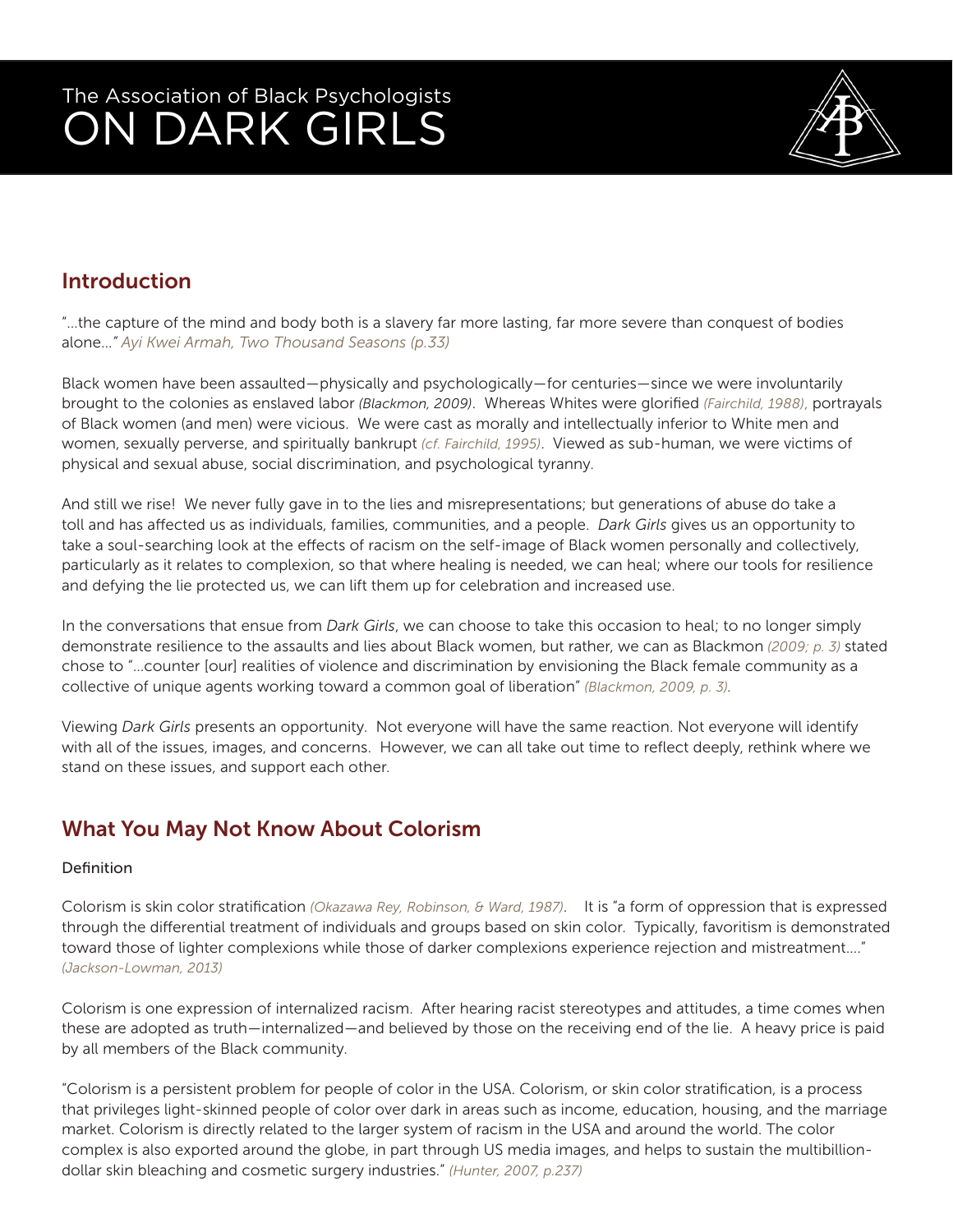

#### Historical Roots

In the US, colorism has roots in European colonialism *(Jordan 1968)* and plantation system of enslaved African Americans *(Stevenson 1996)*. The American enslavement system operated as a form of White domination that rewarded those who emulated Whiteness culturally, ideologically, economically, and aesthetically *(Hunter, 2007)*. Four central figures emerged out of the racist antebellum representations of Black womanhood: the "inept domestic servant" (the mammy), the domineering matriarch, the sex object (the Jezebel), and "the tragic mulatto" *(Morton, 1991)*. While White women were idealized as all things virtuous (piety, deference, domesticity, passionless, chastity, clean and fragile), Black women were cast as primitive, lustful, seductive, physically strong, domineering, unwomanly and dirty *(Mgadmi, 2009)*.

The color caste system established in the antebellum period was reinforced through various laws. In 1622 we saw the first miscegenation law in Virginia *(Russell, Wilson, & Hall, 1992)*. Also in 1662 a Virginia law declared that mixed children born to enslaved women would share the legal status of their mother. Thus, the children that the White enslavers had with captive women were defined as enslaved. However, they were often provided more favorable roles within a plantation; thus enacting the colorism hierarchy.

After the Civil War, the divisions created during enslavement led to divisions based on differences in skin color, hair texture and physical appearance *(Jackson-Lowman, 2013, p. 158)*. These early laws and practices took root and eventually influenced several parts of Black life.

Social groups such as the Bon Ton Society *(Washington, D.C.)*, and the Blue Veins *(Nashville)* had strict admission standards based on color *(Russell et al., 1992)*. Neighborhoods made up of primarily lighter-skinned African Americans emerged in cities like Chicago, Philadelphia and New York.

Black churches were not exempt. Some were designated specifically for lighter-skinned African Americans and even the break of the Colored Methodist Episcopal Church *(C.M.E.)* in 1870, from the African Methodist Episcopal Church *(A.M.E.)*, was based on skin color issues.

The 20th century witnessed the "paper bag test" and the "comb test" by color conscious churches and some social organizations to enforce rules for lighter-skinned membership. Membership was denied if your skin was darker than the paper bag, or if the comb might snag in your hair. Some churches painted their doors light brown; a signal to those who were darker than the door that they were not welcome. Still other churches hung a comb at their doors signaling that only those with hair textures more like Whites were welcomed *(Jackson-Lowman, 2013)*.

Our educational institutions were, sadly, not exempt. Black preparatory schools and historically Black colleges and universities such as Wilberforce, Howard, Fisk, Atlanta University, Morgan, Hampton, and Spelman were known to discriminate against darker-skinned African Americans *(Russell et al., 1992)*.

### Psychological, Mental Health, Familial, and Community Effects of Colorism

Some may consider the issue of colorism overblown in the 21st century. Research reveals, however, that people, inside and outside of the Black community continue to give meaning to complexion and that this has significant impact on a number of life opportunities. The effects of colorism may be observed in Black women's selfperceptions, ethnic identity, relationships, men, mate selection, family dynamics, educational and occupational outcomes, income levels, and mental and physical health *(Hunter, 2007; Jackson-Lowman, 2013)*. Although more positive images and role models for African American women are beginning to emerge, the stereotypes emanating from slavery simply mutate with time, creating newer versions of the same theme that continue to influence the sense of self of Black girls/women *(Collins, 1992; Townsend et al., 2010)*. Below are a few more examples of the nefarious effects of colorism.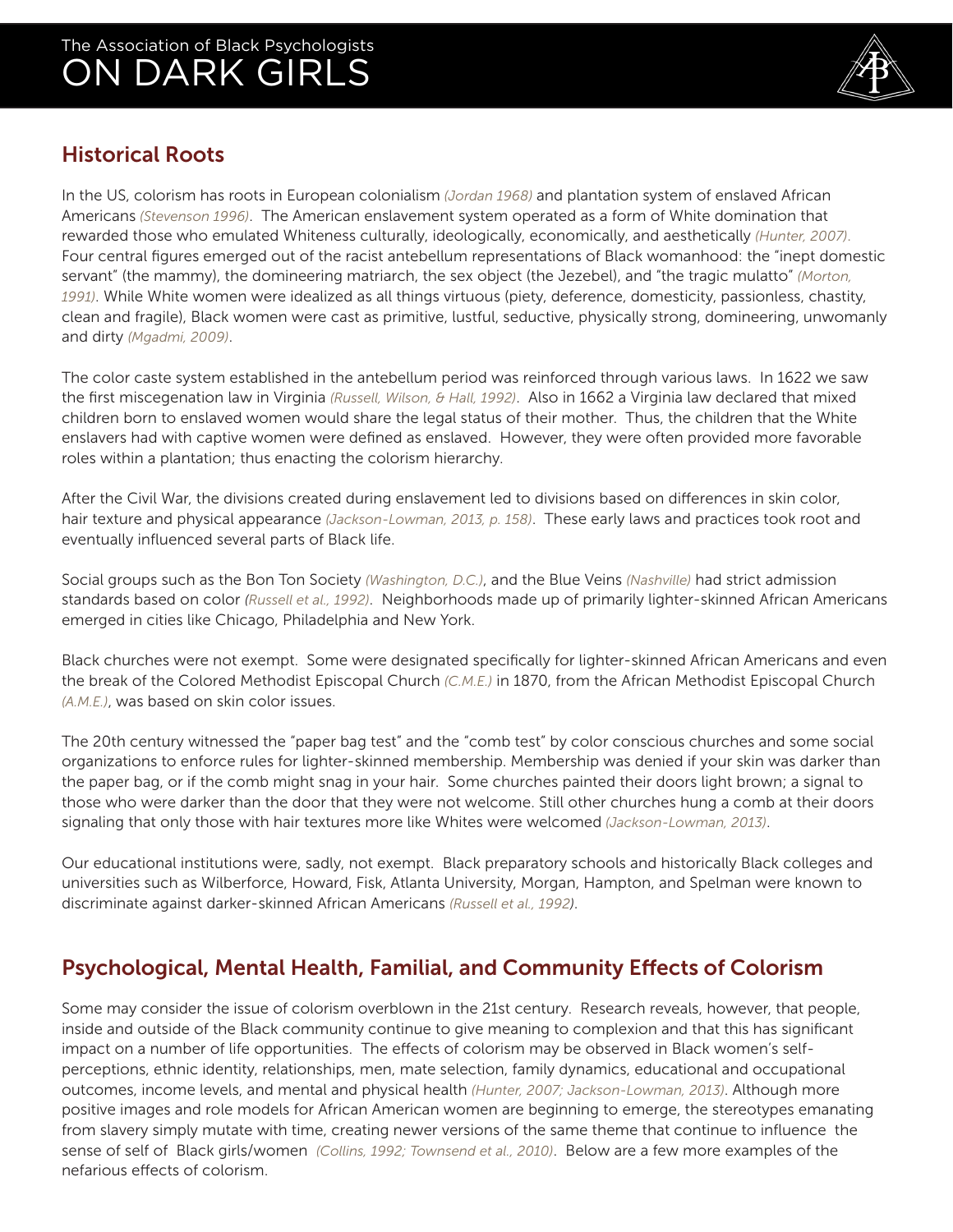

Self Esteem: Colorism can affect how you see and feel about yourself, how you treat yourself, and your actual behaviors in various situations. Skin color is associated with self-esteem for some Black women where having a darker skin tone is associated with lower self-worth *(Thompson, 2001)*. Sadly, this occurs in both adults and youth. A study that examined skin color in the lives of 123 African American adolescents (aged 11–19 years) found complexion to be related to self-esteem, but the study also brought additional complexity to the issue. Students who selfreported as "lighter" or "darker" had lower levels of satisfaction with their skin color than did students whose skin color was classified as "somewhere in between" *(Robinson, & Ward, 1995)*.

Perceptions of Beauty: Skin tone can affect how we are judged by other Black people. This has been found for example in attractiveness ratings assigned to Black women *(Hill, 2002)*. Because appearance is often central in the evaluation of women, the effect of colorism on self-esteem and well-being is stronger for African American girls and women compared to males *(Thompson & Keith, 2001)*. Adolescent girls and women are at greater risk of self-objectification reinforced through constant societal messages and media images emphasizing the physical appearance of women and girls. For African American girls, self-objectification may appear as a preference for physical characteristics they believe will be judged more favorably (i.e., lighter skin, longer hair, keen features, fine hair texture, etc.). This may pose a particular risk for African American girls who may not conform to this standard. Wingood et al. *(2002)* for example, found that African American girls, who judged their physical appearance negatively, felt they had less personal control over condom use and choice of sexual partners. African American girls who adopt standards consistent with "colorism" may judge their physical appearance too harshly and may adopt risky behaviors to be seen as sexually attractive/desirable *(Townsend et al., 2010*).

**Economic Opportunity:** Skin color affects education and income for African American women. Skin color has also been found to be related to the education level of an African American woman's spouse. Lighter-skinned women are not more likely to be married than their darker-skinned counterparts, but are likely to marry higher status spouses *(Hunter 1998; Udry et al. 1971)*. Lighter-skinned job applicants tend to benefit from the halo effect of physical attractiveness *(Etcoff, 2000)*; attractive people are viewed as smarter and friendlier *(Mulford, 1998)*. Skin color discrimination affects who gets the job, pay, and success on the job *(Keith and Herring, 1991; Hunter, 2002)*.

Education: Similar patterns of inequality based on skin color stratification have been found in school settings *(Murguia & Telles 1996)*. Hughes and Hertel *(1990)* found that the education gap between Whites and Blacks was nearly identical to the education gap between light-skinned Blacks and dark-skinned Blacks. Consequently, they suggested that colorism plays as significant a role in the lives of African Americans as race does. Student achievement can be influenced by teacher expectations grounded in colorism (the expectation that light-skinned students are smarter, more academically prepared, from better families, and better behaved than their darker skinned students *(Murguia and Telles 1996)*. In addition, light-skinned parents may be treated differently by teachers and principals and students of color also sometimes hold in higher esteem lighter-skinned peers assuming they have greater beauty, intellect, and social status *(Craig 2002; Leeds 1994; Robinson & Ward 1995; Torres 2006)*.

Risk Behaviors: Internalizing colorism attitudes can contribute to higher sexual risk and substance use behavior, by African American girls *(Lowman-Jackson, 2013; Townsend et al., 2010; Wallace et al., 2011)*. For example, Wallace, Townsend, Glasgow, & Ojie's *(2011)* study of 272 African American adolescent girls found that girls who endorsed a standard of beauty consistent with colorism reported higher levels of substance use *(Wallace, et al., 2011)*.

Skin bleaching is another important risk behavior. Throughout the Caribbean, Africa, and in the United States, skin bleaching has several serious and negative health effects including mercury poisoning, permanent thinning of the skin, premature aging of the skin, increased risk of skin cancer, and skin infections. While skin bleaching fell out of favor in the US after the Civil rights movement, in many other parts of the world skin (including Africa, the Caribbean, Central and South America, Asia, and India) bleaching is reaching new heights *(Hunter, 2007)*.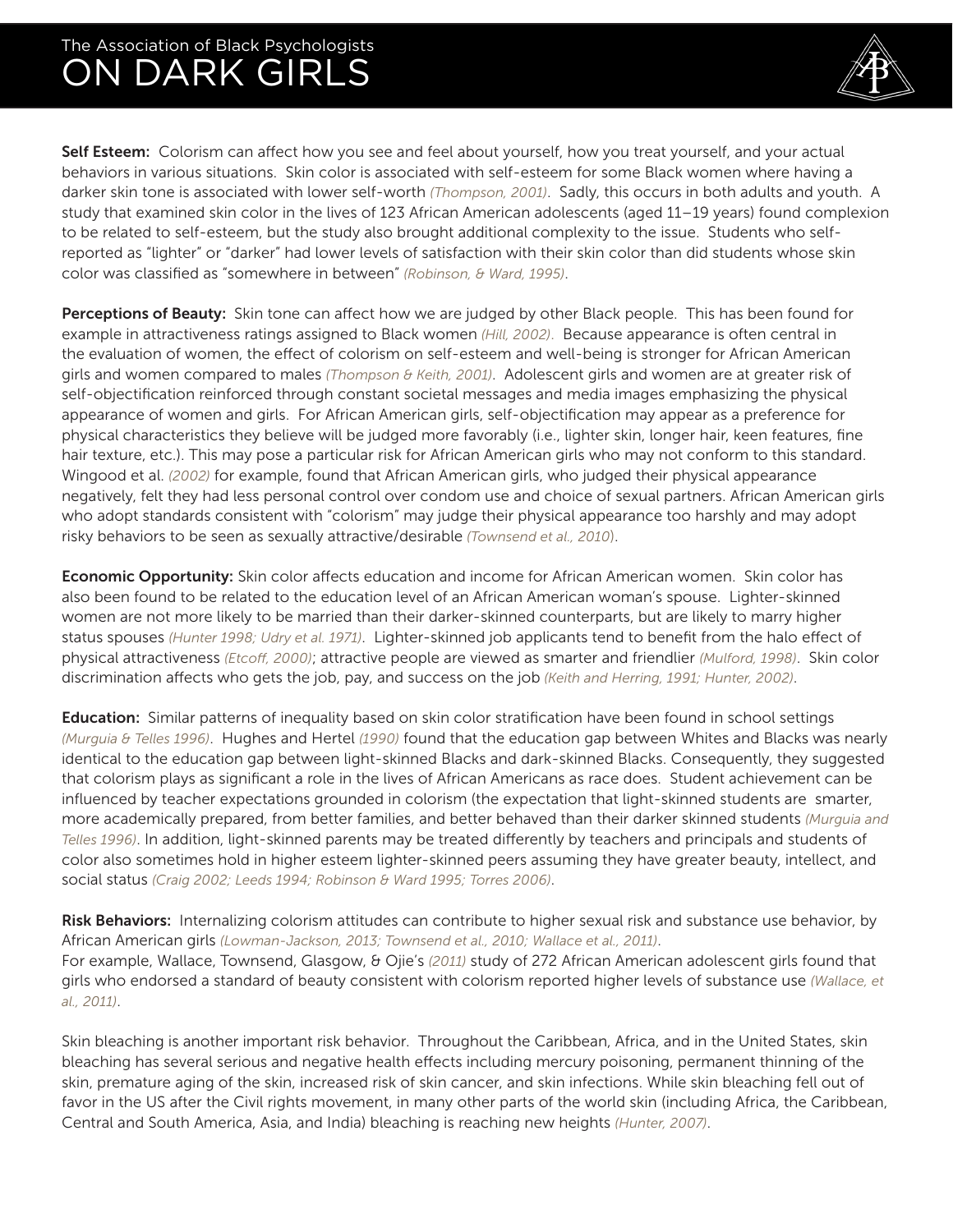

General Bias: Colorism is fairly pervasive among Black people world-wide and among other ethno-cultural groups (e.g., Mexican, Filipino, Vietnamese, Saudi, Brazilian, Japanese, and Indian people to name a few). Forty-eight percent of African Americans completing an on-line survey showed an anti-Black bias *(Nosek, Greenwald & Banaji, as cited by Tummala-Narra, 2007)*. Further, the issue of colorism cuts both ways with negative consequences for both light and darker skinned Black people. The ethnic legitimacy or authenticity of lighter skinned Blacks is sometimes questioned or challenged while those with darker-skin tones are seen as more ethnically authentic *(Hunter, 2007)*.

Continual exposure to stereotypes can result in self-stereotyping *(Sinclair, Hardin and Lowery, 2006)*. Essentially a person begins to behave in ways consistent with various stereotypes. Since the identity of African American girls may be influenced by the volume of negative media depictions of African American women, their identity may include remnants of negative stereotypes which can devalue their sense of their beauty and damage their selfesteem *(Stephens & Phillips, 2003)*.

The Diaspora: People of African ancestry in the US, the Caribbean, Central and South America, Africa, and other parts of the globe continue to suffer from internalized colonialism/racism, which may affect relational decisions such as: mate selection, notions of inferiority, perceptions of beauty, and social class distinctions *(Gaines & Ramkissoon, 2008*). This is not just a US phenomenon. For example, the Jamaican population is over 90% persons of African ancestry, yet continued privileging of lighter skin color is common. It is not uncommon for Caribbean children to be socialized that White and lighter skinned playmates are preferable *(Fanon, 1967)*. Implicit and explicit messages are provided that Whiter features are preferred in mate selection *(Gaines & Ramkissoon, 2008)*. These messages are consistent with the booming market and availability of skin bleaching products in Africa and throughout the Caribbean *(Christopher, 2003; Also see The Jamaican healthy campaign: "Don't Kill the Skin")*. According to the World Health Organization (WHO), Nigeria has the world's highest percentage of women (77%) using skin-lightening products. In Togo the estimates hover around 59%. Colorism exists within communities of African ancestry across the world.

#### Our Resilience Despite the Onslaught

In the midst of colorism, we are not without tools to protect ourselves and we have utilized these tools very effectively. This is what can be called our resilience factor. Resilience is the positive capacity of people to exhibit positive behavior and cope with stress, adversity or trauma *(Luthar & Cicchetti, 2000)*. Resilience also aids in resistance to future negative events. In this sense "resilience" corresponds to cumulative "protective factors" and is used in opposition to cumulative "risk factors." Resilience is a "hardiness" and "resourcefulness" that equips individuals and communities to not be harmed-- emotionally and psychologically--by things like colorism.

Communities play a huge role in fostering resilience. Resilient communities have three 3 characteristics: 1) the availability of social organizations that provide an array of resources to community members; 2) a consistent expression of social norms so that community members understand what constitutes desirable behavior; and 3) opportunities for children and youth to participate in the life of the community as valued members *(Benard, 2004)*. To offset and decrease colorism, we must ensure these factors are present in our neighborhoods and community settings.

Basic practices can be put in place in neighborhoods and communities, schools, the media, and in the home to foster positive images for the young, thus changing the negative effects of colorism *(Gopaul-Mc.Nichol, 1988)*. One effort being launched by The Association of Black Psychologists, in conjunction with the Community Healing Network, are Emotional Emancipation Circles (EECs). EECs are community-based gatherings of African Americans working together to Defy the Lie of Black inferiority and Embrace the Truth of Black Empowerment. These selfsustaining community gatherings seek to promote resilience and resistance to colorism.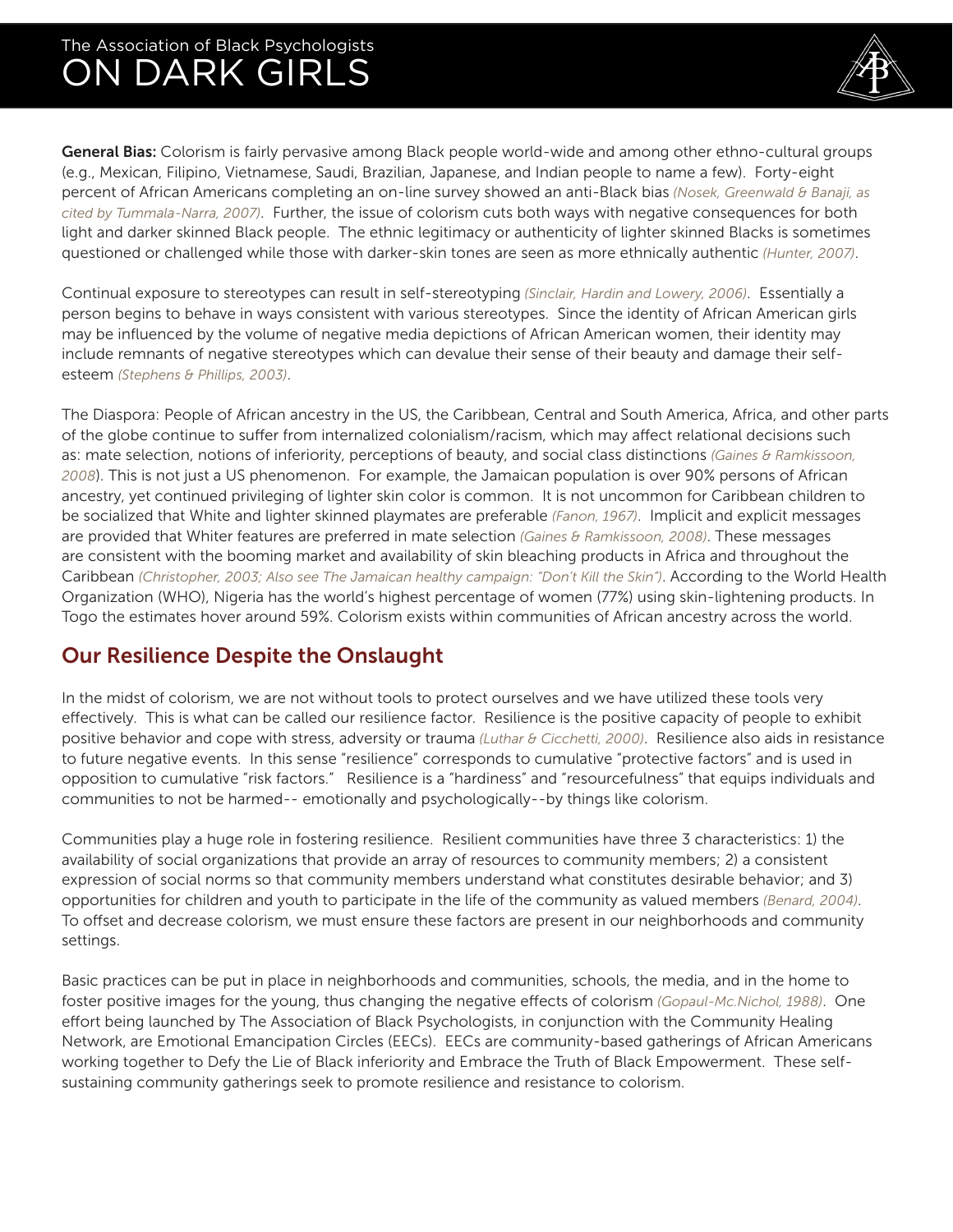

Teaching our children about their history and cultural heritage is another important way to promote resilience and offset the negative effects of colorism. Teaching Black history (a global history and a history that includes the preenslavement period) can build a sense of ethnic identity and self-concept that serves a protective function *(Townsend, et al., 2010; Wallace et al., 2012)*. However, a strong identity may not be enough to reduce the risks of colorism. Other things need to also be in place including teaching critical thinking skills to critically analyze the societal messages and instances of discrimination and racism associated with colorism.

#### HOW CAN WE HELP OUR DAUGHTERS ACROSS THE COLOR SPECTRUM COUNTER THE LIE AND REALIZE THEIR INNER AND OUTER BEAUTY?

#### Cultural Tools for Combating Colorism

Within the cultural heritage of people of African ancestry, character plays a prominent role in the assessment of beauty. "As one African American proverb suggests: 'Beauty is as beauty does.' ...a single monolithic standard of beauty is untenable; it makes no sense. Nature, with its phenomenal diversity, provides a model of the range and variety that beauty may assume. Thus, a lily is no more beautiful than a rose; an oak tree no more beautiful than a palm tree; and an opal no more beautiful than a pearl. Each is beautiful in its own right and each has unique value and plays a special role in nature." *(Jackson-Lowman, 2013, p.169)*

Beauty in an our cultural context meant, "being beautiful first and foremost in your actions toward others. Thus, from a traditional African perspective, no one is inherently beautiful. Beauty is dynamic and contextual. Worth and value are assessed on the basis of what you do. What you do is a reflection of your character and contribution to the community. That is the source of your true beauty, not your mere physical appearance. These values can be reinstilled and made salient in for our children, families, and communities.

Another useful cultural tool is cultural armoring. Townsend and Thomas *(2013)* discuss the role of community armoring through the influence of "othermothers" in the socialization process of African American girls. They equate the roles of othermothers to those of biological or "bloodmothers" *(Collins, 1997 in Townsend & Thomas, 2013)* and Othermothers and sister circles can be important vehicles for sharing critical lessons about confronting oppression with the younger generation. Having done their own self-reflection and discernment about colorism, racism, and sexism, they can offer guidance and protection to Black girls unprepared to deal with the negative messages propagated about African American womanhood.

Natural activities can serve as bonding time and teachable moments. For example, Lewis *(2013)* discusses the racial context that permeates the lives of African American women in their role as mothers. The hair-combing ritual between African American mothers and their daughters is a strategy that can influence the quality of the attachment between mother and daughter and shape the daughter's attitudes about her racial features. She suggests that the hair-combing interaction is an optimal time for instilling positive attitudes about racial heritage through storytelling and verbal exchanges supported by comforting and affirming physical proximity.

Another useful cultural tool is *cultural armoring*. Townsend and Thomas *(2013)* discuss the role of community armoring through the influence of "othermothers" in the socialization process of African American girls. They equate the roles of othermothers to those of biological or "bloodmothers" *(Collins, 1997 in Townsend & Thomas, 2013)* and Othermothers and sister circles can be important vehicles for sharing critical lessons about confronting oppression with the younger generation. Having done their own self-reflection and discernment about colorism, racism, and sexism, they can offer guidance and protection to Black girls unprepared to deal with the negative messages propagated about African American womanhood.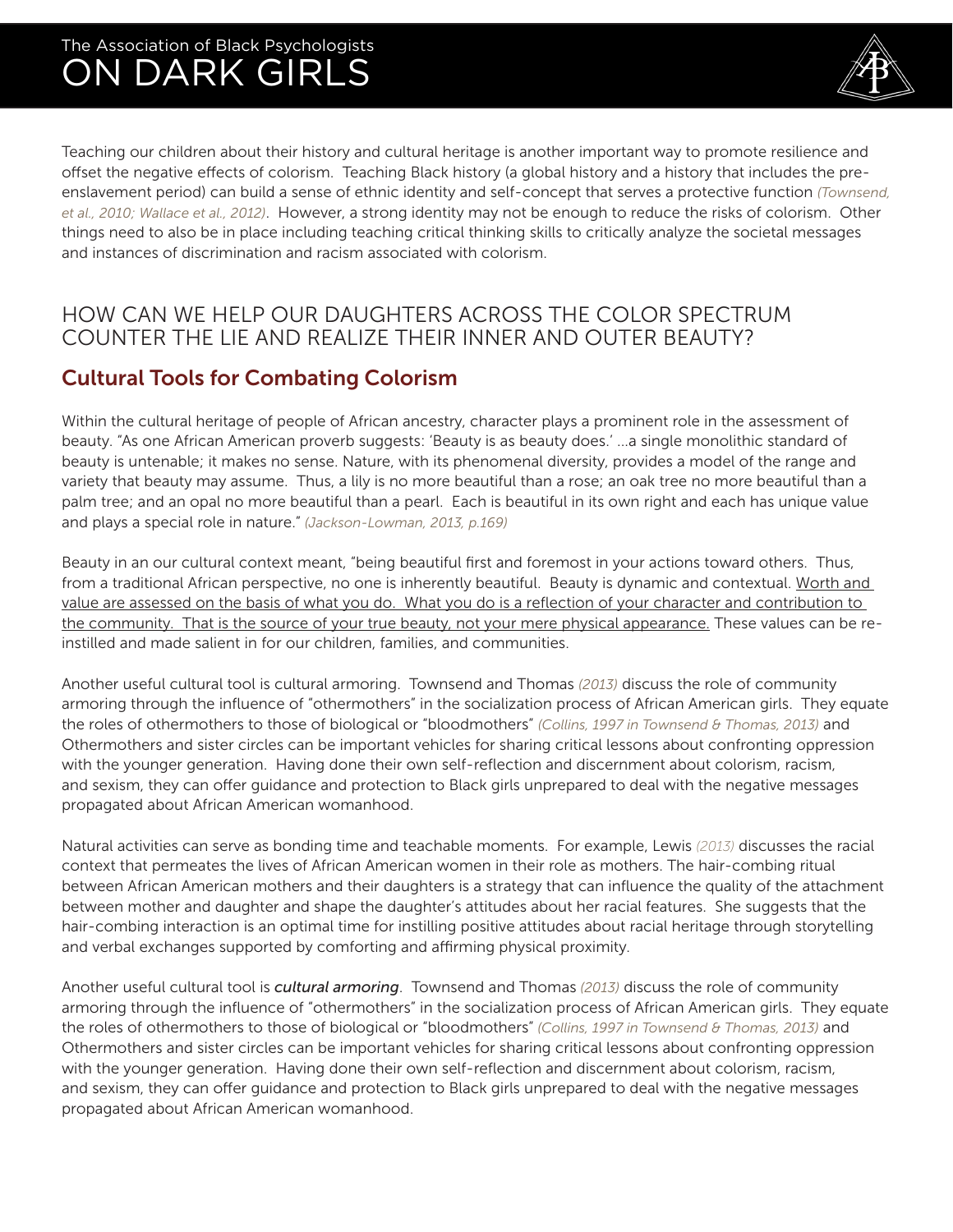

Natural activities can serve as bonding time and teachable moments. For example, Lewis *(2013)* discusses the racial context that permeates the lives of African American women in their role as mothers. The hair-combing ritual between African American mothers and their daughters is a strategy that can influence the quality of the attachment between mother and daughter and shape the daughter's attitudes about her racial features. She suggests that the hair-combing interaction is an optimal time for instilling positive attitudes about racial heritage through storytelling and verbal exchanges supported by comforting and affirming physical proximity. The Significance and Role of the Community

The saying, "It takes a village to raise a child" really means – it takes a village. We do not raise children in isolation. The community should and does have a role. Community is the foundation from which our individual lives take shape, our families thrive, and our dreams become realities. It is the tangible source from which all else is possible, including self-esteem and well-being for our daughters. The more opportunities for meaningful participation in a community, the better off its people will be. The African proverb, "a single tree that is left to endure the force of a windstorm is liable to break" is a lesson for what we must do to address the issues raised in *Dark Girls*.

What community activities, resources, and role models do we have available for our daughters to emulate, to turn to, to reinforce values, and to use as a training ground to test out their emerging sense of themselves?

If these resources do not exist, then it is our job to create them. The talent to do so is there: the next door neighbor, the college student home for the summer, the community organizations, the local libraries, the parks and recreation centers, the churches, and the national Black organizations are starting places. Cooperation and empathy are necessary parts of our human existence. In other words, we need community as much as we need air and water.

#### Some Initial Tips for Resisting Colorism

- Significantly reduce the amount of time you spend viewing television, particularly shows that reinforce Eurocentric notions of what is beautiful.
- Never say: "She's pretty to be so dark:" or "she probably thinks she's cute because she is light-skinned". Such remarks are not only uncomplimentary, but they reinforce the idea that complexion matters, that being darkskinned is unattractive, and that people generally base their self-concept on their complexion.
- Be on the alert for favoritism in the treatment of children in the family, social circle, classroom, or church. This is harmful to children across the spectrum of skin color.
- Recognize the potential negative effects of colorism that presumably favors lighter skinned children. Issues of acceptance, identity, bullying etc. may be as likely to occur for them. The positive stereotypes associated with complexion are no more helpful than the negative ones.
- Never put anyone down or tease them about their skin color.
- Cease using color names such as "high yella", "redbone," and referring to people as "Black and ugly" as if being "Black" automatically indicates that one is also "ugly."
- Surround yourself with images of African people from different ethno-cultures and contexts—walls at home, in your workplace, in the school, at the church etc.
- Buy magazines that present positive images of people of African heritage.
- Read books and stories about the significant contributions that people of African heritage have made to children.
- Challenge friends and family members who make negative racial remarks. In particular, we must censure the use of the Nword *(Fairchild, 1987)*.
- Insist that educational curricula, K-12 and college levels, include courses on African /African American history and literature. Such courses should include the contributions of ancient Africans to science and math.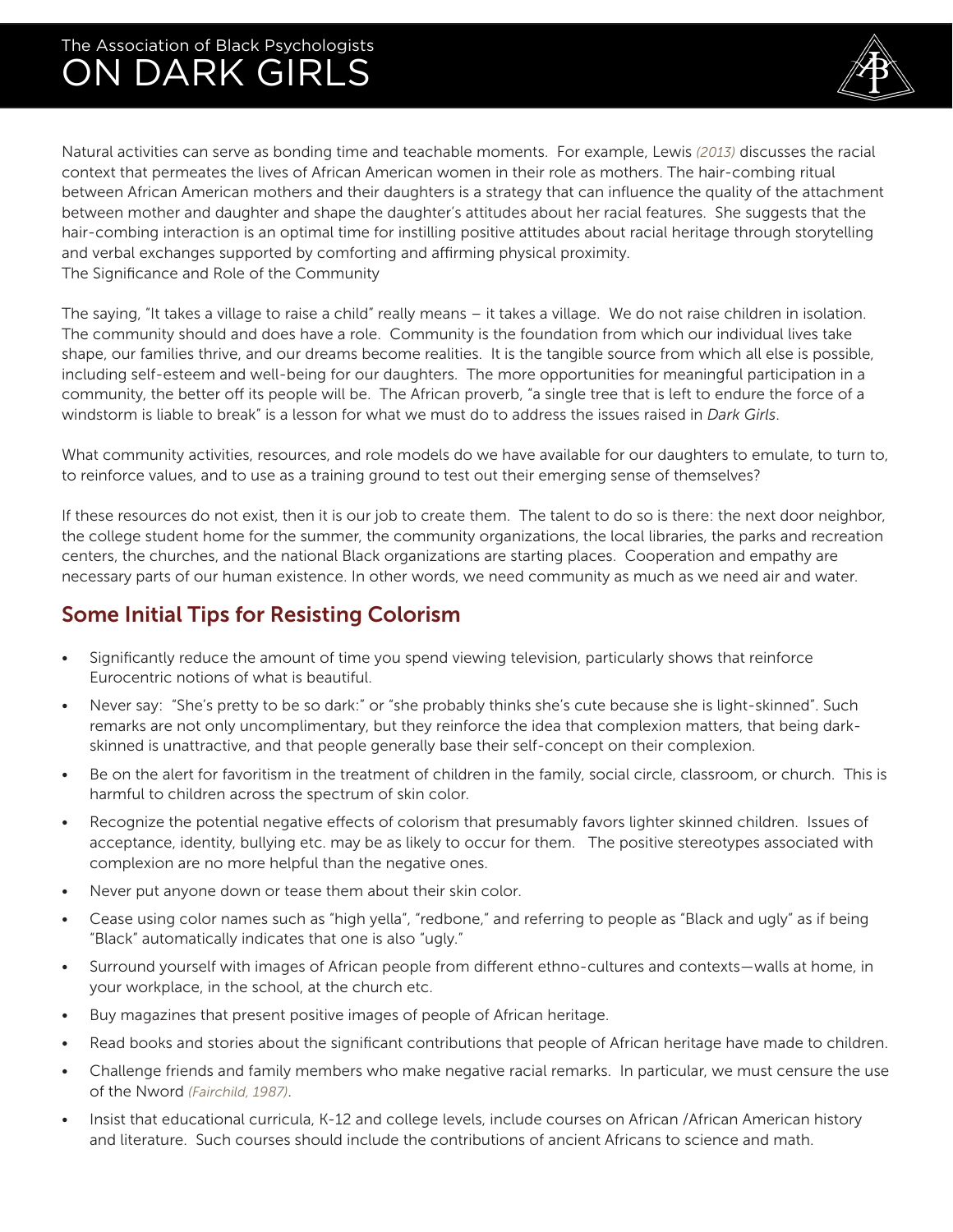

### Pulling it All Together

Harrell & Bond *(2006)* argued that three approaches to life are important for overcoming the debilitating influences of colorism and internalized racism:

- informed compassion is a process for learning about others that is open, respectful, and caring;
- and our capacity to change is requires multiple levels of analysis to understand the negative effects of colorism; and
- empowered humility recognizes the strength and power that comes from a healthy humility in relation to our sisters, mothers, daughters and friends.

Women of African ancestry are encouraged to ask themselves questions such as:

- "Who am I identified with?"
- "Who do I compare myself to?"
- "How might colorism have affected me?"
- If colorism hasn't affected me or I have grown beyond it, how did that happen and how can I share that with other Black women and girls?"
- "Do I identify with or emulate a particular subgroup of my community"?
- "Are there ways that I am colluding with the maintenance of colorism"?
- "Are there any other specific issues where I can feel myself being triggered emotionally"?
- "Have I projected any of my negative expectations on other women or community members?" and
- "Are there any stereotypes or prejudices in how I interact with myself and others?"

It is critical for various biases to be identified and explored for their potential influence in the development and implementation of strategies to confront and challenge colorism *(Harrell & Bond, 2006)*.

Generations old, skin color continues to shape the lives of Black women and the Global Black community. It took generations to be put in place but it does not have to take generations to be dismantled. "As long as the structure of White racism remains intact, colorism will continue to operate" *(Hunter, 2007)*.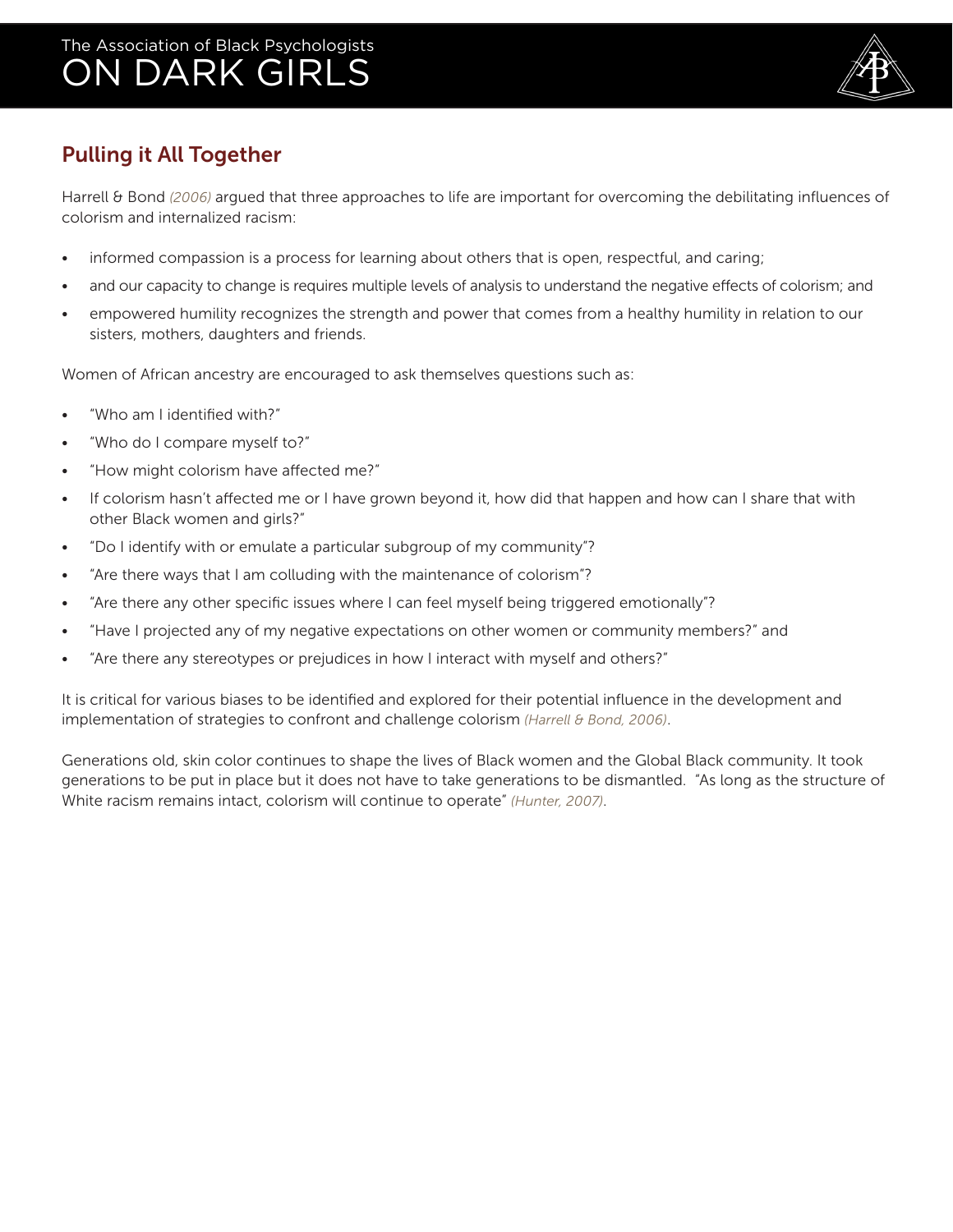

#### References

Alba, R. D., Logan, J. R., & Stults, B. J. (2000). The changing neighborhood contexts of the immigrant metropolis. Social Forces, 79(2), 587-621.

Allen, W., Telles, E., & Hunter, M. (2000). Skin color, income and education: A comparison of African Americans and Mexican Americans. National Journal of Sociology, 12(1), 129-180.

Anderson, C., & Cromwell, R. L. (1977). " Black is beautiful" and the color preferences of Afro-American youth. The Journal of Negro Education, 46(1), 76-88.

Arce, C. H., Murguia, E., & Frisbie, W. P. (1987). Phenotype and life chances among Chicanos. Hispanic Journal of Behavioral Sciences, 9(1), 19-32. Armah, A.K. (1979). Two Thousand Seasons. London, UK: Heinemann Books.

Benard, B. (2004). Resiliency: What we have learned. San Francisco, CA: WestEd.

Blackmon, D. A. (2009). Slavery by another name: The re-enslavement of black Americans from the Civil War to World War II. New York, NY: Anchor.

Blackmon, C.M. (2009). Routed sisterhood: Black American female Identity and the Black female community. Master's Thesis: The Ohio State University

Charles, C. A. D. (2003). Skin bleaching, self-hate, and black identity in Jamaica. Journal of Black Studies, 33(6), 711-728.

Collins, P. H. (1993). The sexual politics of black womanhood. In P.B Bart & E.G Moran (Eds.) Violence against women: The bloody footprints (pp. 85-104). Newbury Park, CA: Sage.

Craig, M. L. (2002). Ain't I a beauty queen?: Black women, beauty, and the politics of race. New York, NY: Oxford University Press.

DeLoach, C., Petersen-Coleman, M., Young, S. (2013). Sex, Love, and Intimacy Issues with Intercultural Black Couples. In K. Helm & J. Carlson (Eds) Love, intimacy, sex, and the Black couple (pp. 123-147). New York, NY: Routledge

Drake, S. (1987). Black folk here and there: An essay in history and anthropology (Vol. 1). Los Angles, CA: Center for Afro-American Studies, University of California.

Edwards, O. L. (1973). Skin color as a variable in racial attitudes of Black urbanites. Journal of Black Studies, 3(4), 473-484.

Ernst, K. (1980). Racialism, Racialist Ideology, and Colonialism, Past and Present. In Sociological theories: race and colonialism (pp. 453-474). Paris, Fr: UNESCO

Etcoff, N. (2000). Survival of the prettiest: The science of beauty. New York, NY: Anchor Books.

Fairchild, H. H. (1987, September 16). N word should be odious from anyone. Los Angeles Times, pp 5.

Fairchild, H. H. (1988). Glorification of things White. Journal of Black Psychology, 14(2), 73-74.

Fairchild, H.H. (1995). On animalizing African people. Psych Discourse, 26(2), 3.

Feagin, J. R., & McKinney, K. D. (2005). The many costs of racism. Lanham, MD: Rowman & Littlefield.

Gaines Jr, S. O., & Ramkissoon, M. W. (2008). US/Caribbean couples: perspectives from Caribbean psychology and mainstream social psychology.

In T.A. Karis & K.D. Killian (Eds.) Intercultural couples: Exploring diversity in intimate relationships (pp. 229-250). New York, NY: Routledge.

GoPaul-Mc.Nicol, S. Racial identification and racial preference of black preschool children in New York and Trinidad (1988). In A.K.H Burlew, W.C Banks, H.P McAdoo, & D.A Azibo (Eds.) African American Psychology: Theory, Research, and Practice (pp.190-195). Newbury Park, CA: Sage.

Harrell, S. P., & Bond, M. A. (2006). Listening to diversity stories: Principles for practice in community research and action. American Journal of Community Psychology, 37(3-4), 365-376.

Hill, M. E. (2002). Skin color and the perception of attractiveness among African Americans: Does gender make a difference? Social Psychology Quarterly, 65(1), 77-91.

Hughes, M., & Hertel, B. R. (1990). The significance of color remains: A study of life chances, mate selection, and ethnic consciousness among Black Americans. Social Forces, 68(4), 1105-1120.

Hunter, M. L. (1998). Colorstruck: Skin color stratification in the lives of African American women. Sociological Inquiry, 68(4), 517-535.

Hunter, M. L. (2002). "If you're light you're alright": Light skin color as social capital for women of color. Gender & Society, 16(2), 175-193.

Hunter, M. (2007). The Persistent Problem of Colorism: Skin Tone, Status, and Inequality. Sociology Compass, 1(1), 237-254.

Jackson-Lowman, H. (2013). An analysis of the impact of Eurocentric concepts of beauty on the lives of African American women. In H. Jackson-Lowman (Ed.) African American women: Living at the crossroads of race, gender, class, and culture (pp.155-172). San Diego, CA: Cognella Academic Publishing

Jordan, W. (1968). White Over Black. Chapel Hill, NC: University of North Carolina Press.

Keith, V. M., & Herring, C. (1991). Skin tone and stratification in the Black community. American Journal of Sociology, 97(3), 760-778.